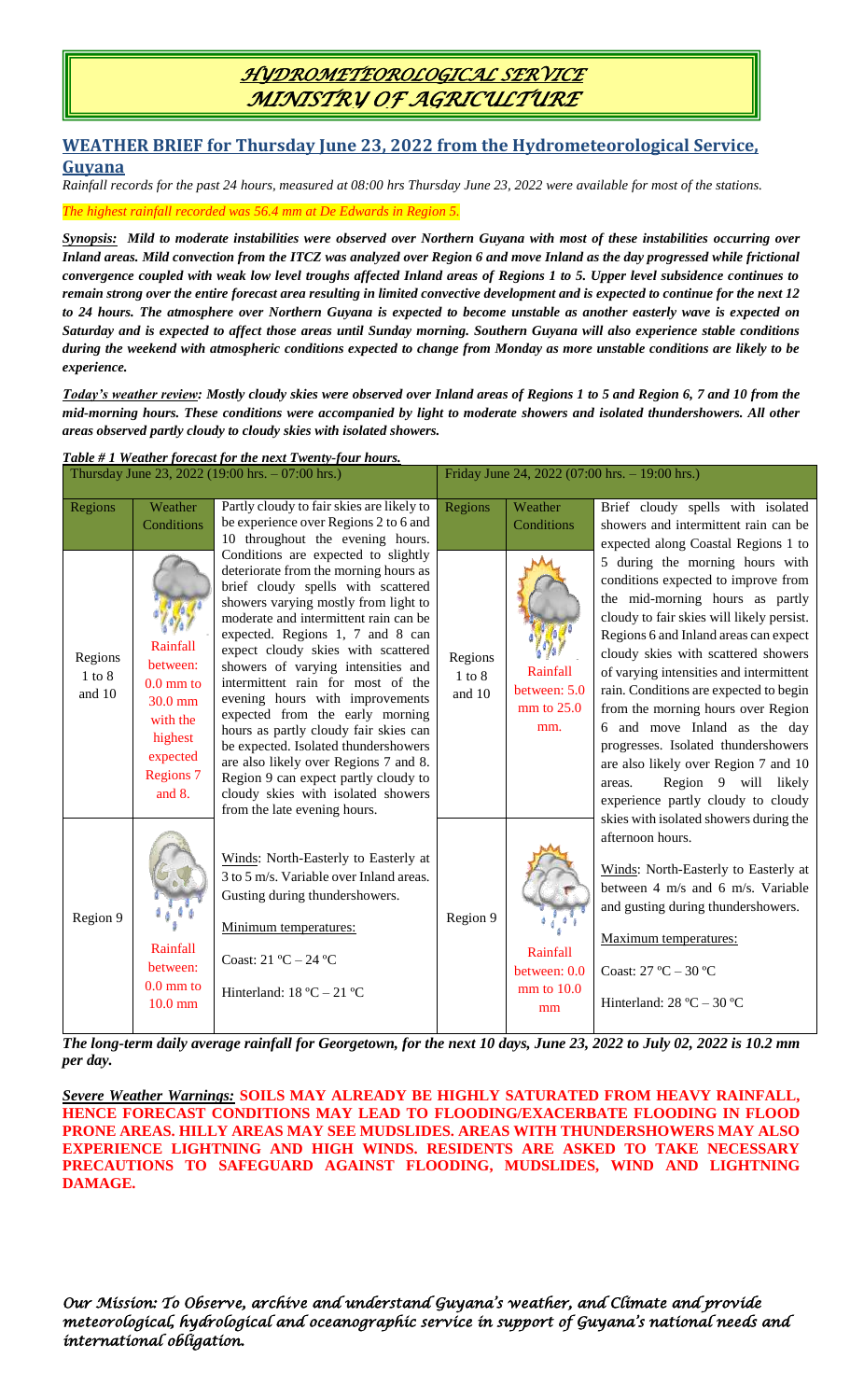## *HYDROMETEOROLOGICAL SERVICE MINISTRY OF AGRICULTURE*



*Infra-red Satellite and Radar images valid 19:00 UTC (15:00 hrs) Thursday June 23, 2022.*



*Radar generated precipitation estimates. Twenty-four and nine hours' rainfall valid 7 hrs and 16 hrs, 23 June 2022.*

*Table # 2 Occurrences of high and low tides for the next 24 hours and the times for sunrise and sunset.*

| <b>Tonight (June 23, 2022)</b> | <b>Tomorrow Morning (June 24, 2022)</b> |         | <b>Tomorrow Afternoon (June 24, 2022)</b> |  |
|--------------------------------|-----------------------------------------|---------|-------------------------------------------|--|
|                                | <b>High Tide 00:44 hrs</b>              |         | <b>High Tide 13:27 hrs</b>                |  |
|                                | Tide Height 2.61 m                      |         | Tide Height 2.48 m                        |  |
|                                | Low Tide 07:05 hrs                      |         | Low Tide 19:03 hrs                        |  |
|                                | Tide Height 0.97 m                      |         | Tide Height 1.13 m                        |  |
| Sunrise:                       | $05:38$ hrs.                            | Sunset: | 18:09 hrs.                                |  |

**HIGH TIDE ADVISORY: CITIZENS ARE ADVISED THAT ABOVE NORMAL HIGH TIDE ADVISORY IS NOT IN EFFECT.**

*Sea conditions:* **SLIGHT SEAS WITH EASTERLY WAVES REACHING HEIGHTS OF 1.0 TO 1.5 METERS IN OPEN WATERS. THESE WAVES ARE LIKELY TO HAVE PERIODS OF BETWEEN 9 S AND 10 S. WINDS ARE EXPECTED TO BE TO EASTERLY BETWEEN 3 M/S TO 5 M/S.**

*Our Mission: To Observe, archive and understand Guyana's weather, and Climate and provide meteorological, hydrological and oceanographic service in support of Guyana's national needs and international obligation.*